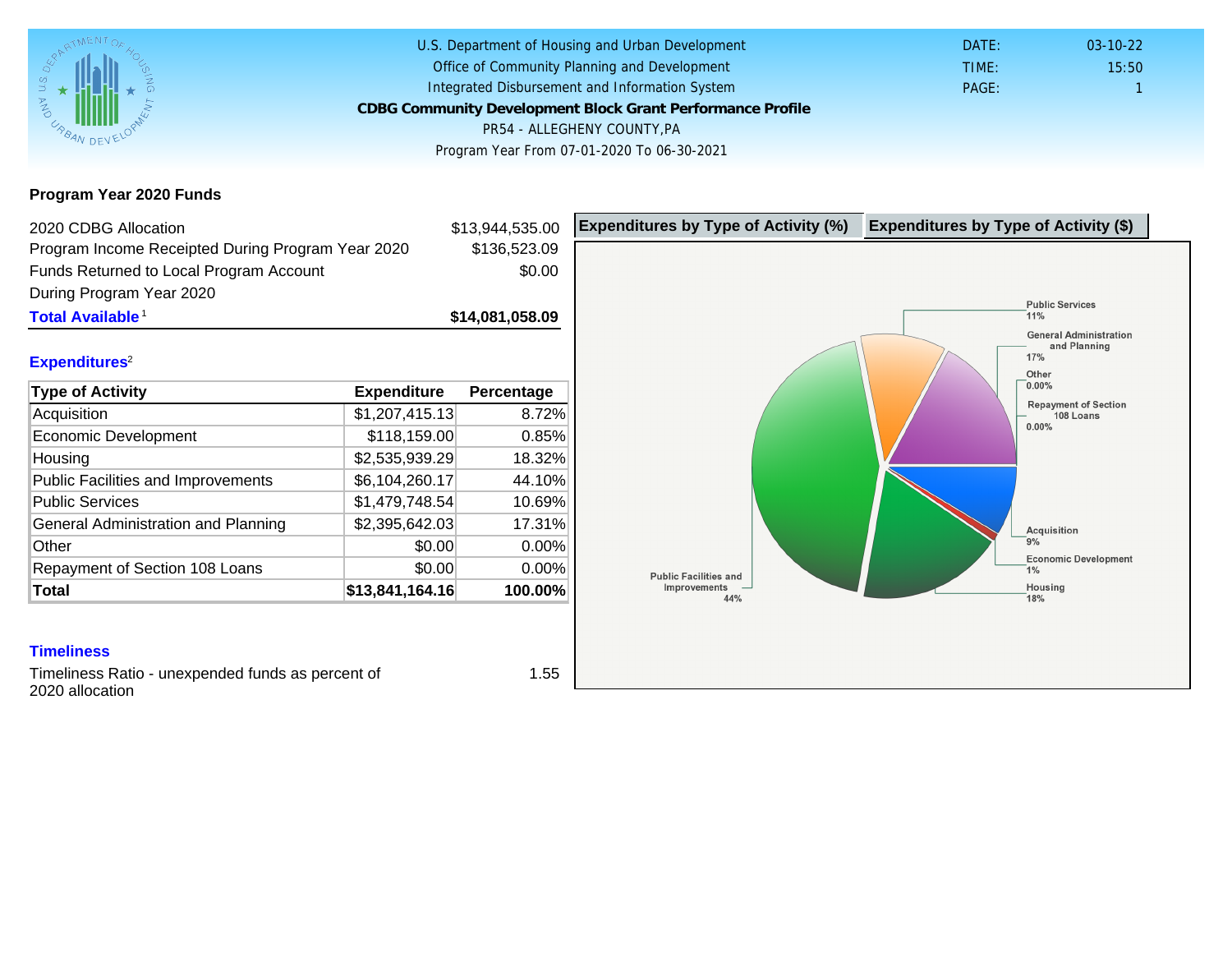## Program Targeting

| 1 - Percentage of Expenditures Assisting Low-<br>and Moderate-Income Persons and Households<br>Either Directly or On an Area Basis <sup>3</sup>                                                                              | 89.45%   |
|------------------------------------------------------------------------------------------------------------------------------------------------------------------------------------------------------------------------------|----------|
| 2 - Percentage of Expenditures That Benefit<br>Low/Mod Income Areas                                                                                                                                                          | 45.39%   |
| 3 -Percentage of Expenditures That Aid in The<br>Prevention or Elimination of Slum or Blight                                                                                                                                 | 10.55%   |
| 4 - Percentage of Expenditures Addressing<br><b>Urgent Needs</b>                                                                                                                                                             | $0.00\%$ |
| 5-Funds Expended in Neighborhood<br>(Community For State) Revitalization Strategy<br>Areas and by Community Development<br>Financial Institution.<br>6-Percentage of Funds Expended in<br>Neighborhood (Community For State) | \$0.00   |
| Revitalization Strategy Areas and by Community<br>Development Financial Institution                                                                                                                                          | $0.00\%$ |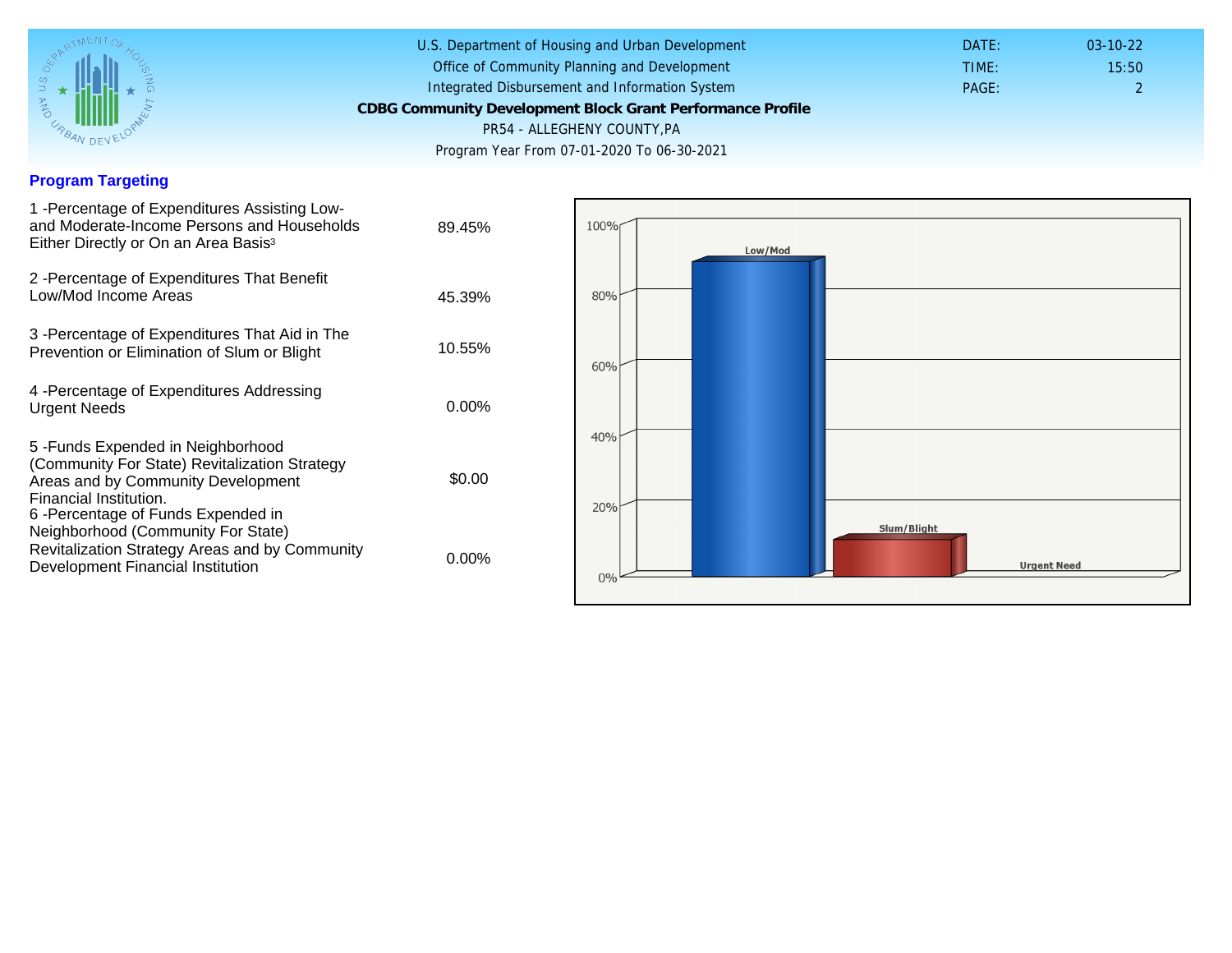# CDBG Beneficiaries by Racial/Ethnic Category <sup>4</sup>

| Race                                              | Total    | Hispanic |
|---------------------------------------------------|----------|----------|
| White                                             | 67.69%   | 92.12%   |
| Black/African American                            | 25.29%   | 1.09%    |
| Asian                                             | 2.12%    | 0.22%    |
| American Indian/Alaskan Native                    | 0.49%    | $0.00\%$ |
| lNative Hawaiian/Other Pacific Islander           | 0.05%    | $0.00\%$ |
| American Indian/Alaskan Native & White            | 0.13%    | $0.00\%$ |
| Asian & White                                     | 0.47%    | 0.00%    |
| Black/African American & White                    | 1.81%    | 0.00%    |
| Amer. Indian/Alaskan Native & Black/African Amer. | 0.01%    | $0.00\%$ |
| <b>Other multi-racial</b>                         | 1.94%    | 6.56%    |
| Asian/Pacific Islander (valid until 03-31-04)     | $0.00\%$ | $0.00\%$ |
| Hispanic (valid until 03-31-04)                   | 0.00%    | 0.00%    |

## Income of CDBG Beneficiaries

| Income Level                          | Percentage |
|---------------------------------------|------------|
| Extremely Low Income (<=30%)          | 62.11%     |
| Low Income (30-50%)                   | 33.99%     |
| Moderate Income (50-80%)              | 3.86%      |
| Total Low and Moderate Income (<=80%) | 99.96%     |
| Non Low and Moderate Income (>80%)    | 0.04%      |